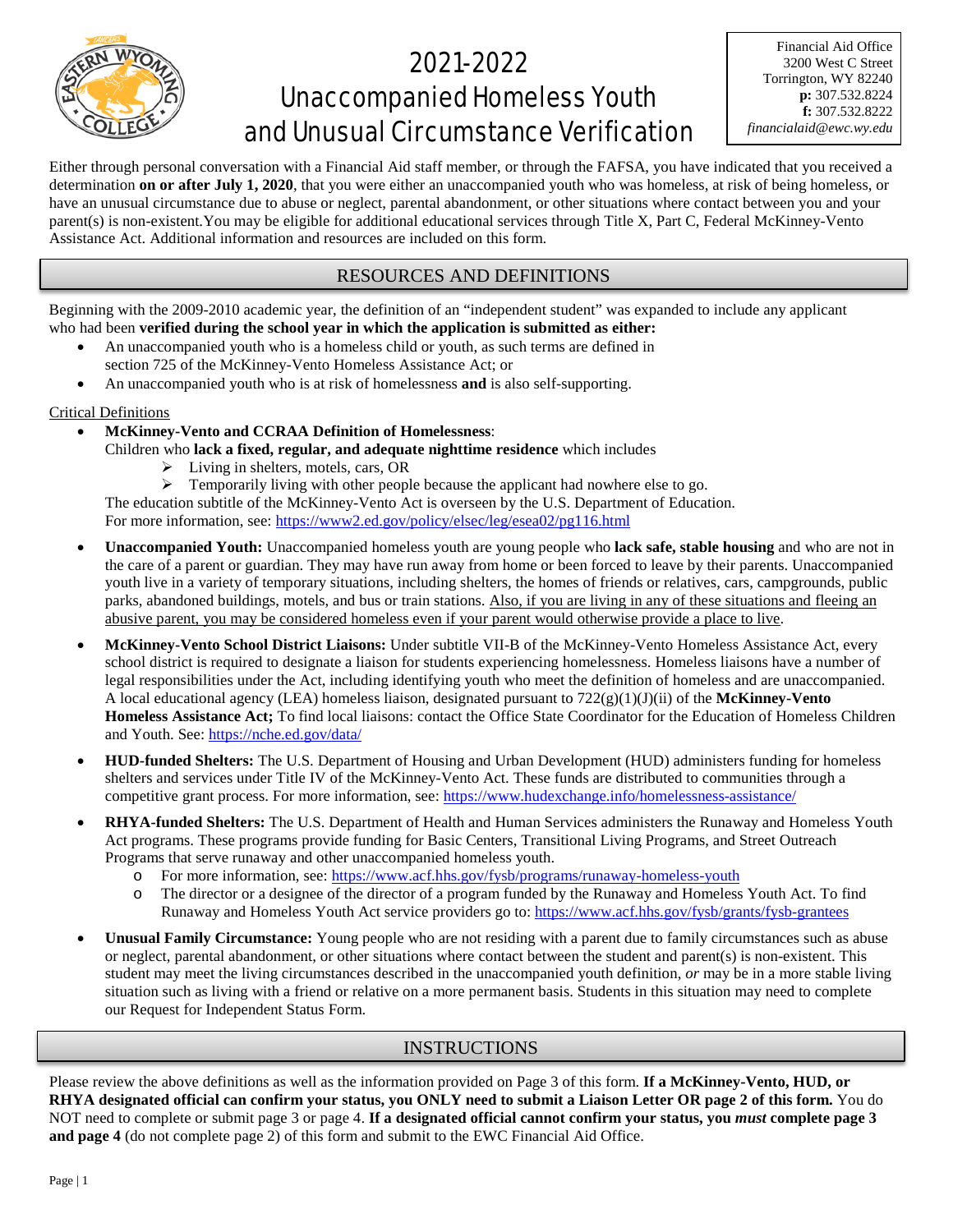

## 2021-2022 Unaccompanied Homeless Youth Verification Form

*For the Purposes of Federal Financial Aid*

## **This form is to be completed by a designated official**

I am providing this letter of verification as a (check one):

A McKinney-Vento School District Liaison

 $\Box$  A director or designee of a HUD-funded shelter *(shelter name)*:

A director or designee of a RHYA-funded shelter *(shelter name)*:\_\_\_\_\_\_\_\_\_\_\_\_\_\_\_\_\_\_\_\_\_\_\_\_\_\_\_\_\_\_\_\_\_\_\_\_\_\_\_

This letter is to confirm that \_\_\_\_\_\_\_\_\_\_\_\_\_\_\_\_\_\_\_\_\_\_\_\_\_\_\_\_\_\_\_\_\_\_\_\_\_\_\_\_\_\_\_\_\_\_\_\_\_\_was: *Print student name*

**an unaccompanied homeless youth after July 1, 2020.**

*After July 1, 2020, the student listed above was living in a homeless situation, as defined by Section 725 of the McKinney-Vento Act, and was not in the physical custody of a parent or guardian.* 

 **an unaccompanied, self-supporting youth at risk of homelessness after July 1, 2020.** *After July 1, 2020, the student listed above was not in the physical custody of a parent or guardian, provides for his/her own living expenses entirely on his/her own, and is at risk of losing his/her housing.* 

As per the College Cost Reduction and Access Act (Public Law 110-84), I am authorized to verify this student's living situation. No further verification by the Financial Aid Administrator is necessary. Should you have additional questions or need more information about this student, please contact me at the number listed below.

| <b>Authorized Signature</b> | Date         |
|-----------------------------|--------------|
|                             |              |
| Print Name                  | Phone Number |
|                             |              |
| Title                       |              |
|                             |              |
| Agency                      |              |
|                             |              |

## **Return completed form to:**

## **Eastern Wyoming College**

Financial Aid Office 3200 West C Street Torrington, WY 82240 (307) 532-8224 or 1-866-327-8996 Ext 8224 Fax: (307) 532-8222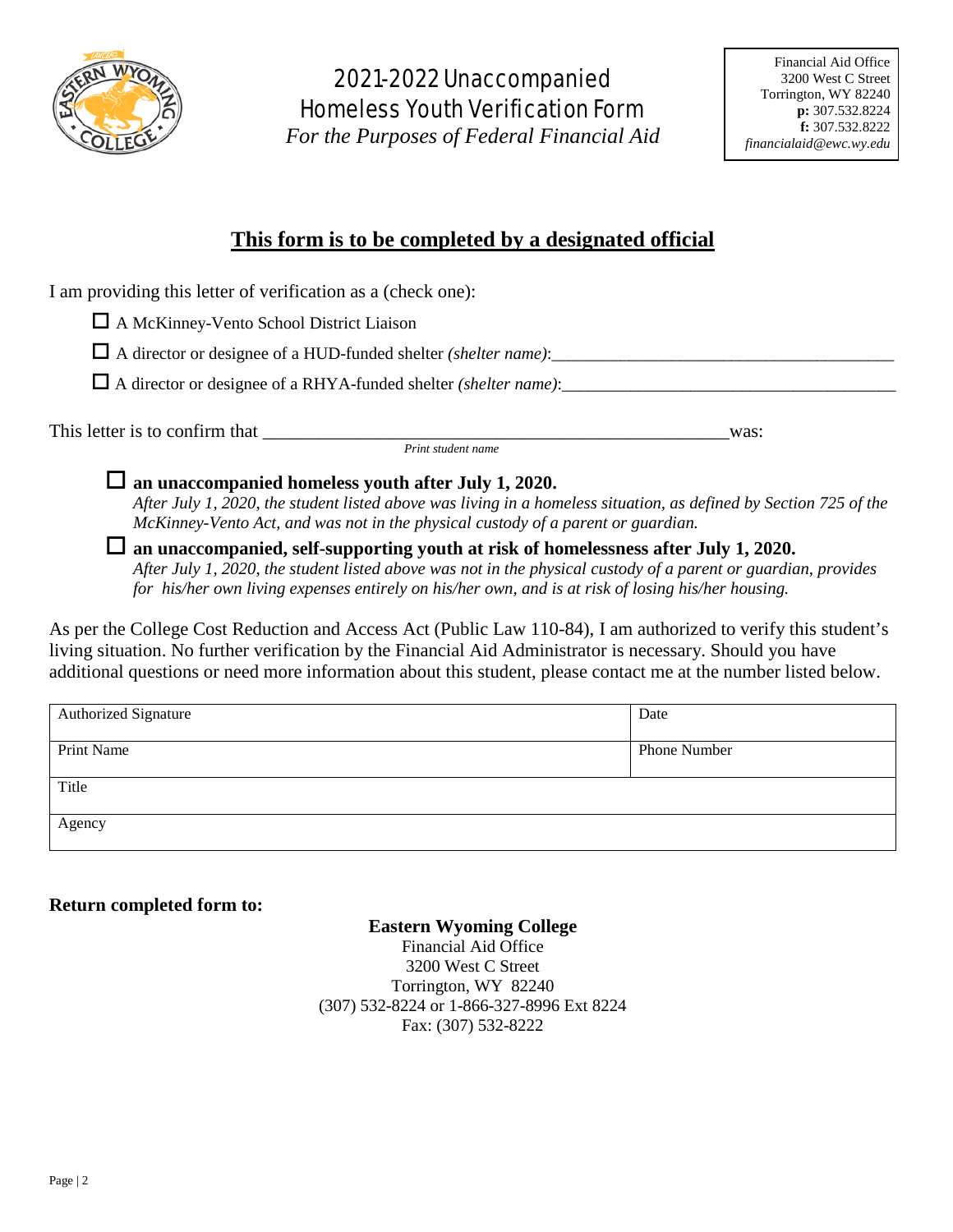

# 2021-2022 Unaccompanied Homeless Youth and Unusual Circumstance Verification

### REQUIRED DOCUMENTATION

Please review the "Resources and Definitions" section. Once you have determined which definition/circumstance most closely relates to your situation, please submit the required documentation for one of the following:

- 1. **A McKinney-Vento, HUD, or RHYA designated official can confirm your status.** If a designated official can verify your status as an unaccompanied homeless youth OR an unaccompanied, self-supporting youth at risk of **homelessness on or after July 1, 2020,** please submit one of the following:
	- An Unaccompanied Homeless Youth Verification Form (provided on page 2) completed by a designated official, **OR** o *You do NOT have to complete page 3 or page 4 if you utilize this option. Just submit page 2.*
	- A McKinney-Vento Homeless Liaison Letter provided by a designated official. The letter *must* be on official letterhead. o *You do NOT have to submit this form if you utilize this option. Just submit the letter.*
- 2. **A designated official cannot confirm your status.** If a designated official **cannot** verify your status as an unaccompanied homeless youth, an unaccompanied, self-supporting youth at risk of homelessness, *or* as a youth who has an unusual family circumstance, please submit this completed form along with the following:
	- $\Box$  A typed (or neatly hand-written), signed statement that explains in detail to the extreme, the unique, and/or unusual family circumstances that prevent you from obtaining/providing parent information for your financial aid application.
	- $\Box$  A signed statement from a third party who is knowledgeable of your family situation and can verify the reason you are unable to provide your parents' information. Appropriate third-party statements are from clergy, school counselors, teachers or similar professionals. This third party should be someone unrelated to you. The statement should be on **letterhead and should list the person's relationship to you and a contact number.**
	- $\Box$  If you are living with a friend or relative (rather than living on your own), provide a signed statement from that friend or relative confirming your living situation and any knowledge they have about your circumstances. The statement should include the person's relationship to you and a contact number.
	- $\Box$  DO NOT COMPLETE THE UNACCOMPANIED HOMELESS YOUTH VERIFICATION FORM ON PAGE 2.

\* **Please note:** students whose circumstances most closely relate to Option 2 are not guaranteed approval as an Independent Student. Documentation will be reviewed, and the Financial Aid Office may request additional information or an appeal to determine eligibility.

### **PLEASE NOTE: PAGE 3 AND PAGE 4 ONLY NEED TO BE COMPLETED BY STUDENTS WHOSE STATUS CANNOT BE CONFIRMED BY A DESIGNATED OFFICIAL.**

| Last Name                                                                                                                                                            | <b>First Name</b> |                | M.I.                             | <b>EWC Student ID Number</b>   | Social Security Number (last four digits) |  |  |
|----------------------------------------------------------------------------------------------------------------------------------------------------------------------|-------------------|----------------|----------------------------------|--------------------------------|-------------------------------------------|--|--|
| Current Mailing Address <i>(include apartment number)</i> if you have one                                                                                            |                   | E-mail Address |                                  |                                |                                           |  |  |
| City, ST, Zip                                                                                                                                                        |                   |                | Phone Number (include area code) |                                |                                           |  |  |
| <b>HOUSEHOLD INFORMATION</b>                                                                                                                                         |                   |                |                                  |                                |                                           |  |  |
| I rent/own my own home.<br>n l<br>List information for the people in your current household. Attach a separate sheet if necessary.<br>I do NOT rent/own my own home. |                   |                |                                  |                                |                                           |  |  |
| <b>Full name of household member</b>                                                                                                                                 |                   | Age            |                                  | <b>Relationship to student</b> | College attending/employer                |  |  |
|                                                                                                                                                                      |                   |                |                                  | Self                           | <b>EWC</b>                                |  |  |
|                                                                                                                                                                      |                   |                |                                  |                                |                                           |  |  |
|                                                                                                                                                                      |                   |                |                                  |                                |                                           |  |  |
|                                                                                                                                                                      |                   |                |                                  |                                |                                           |  |  |
|                                                                                                                                                                      |                   |                |                                  |                                |                                           |  |  |